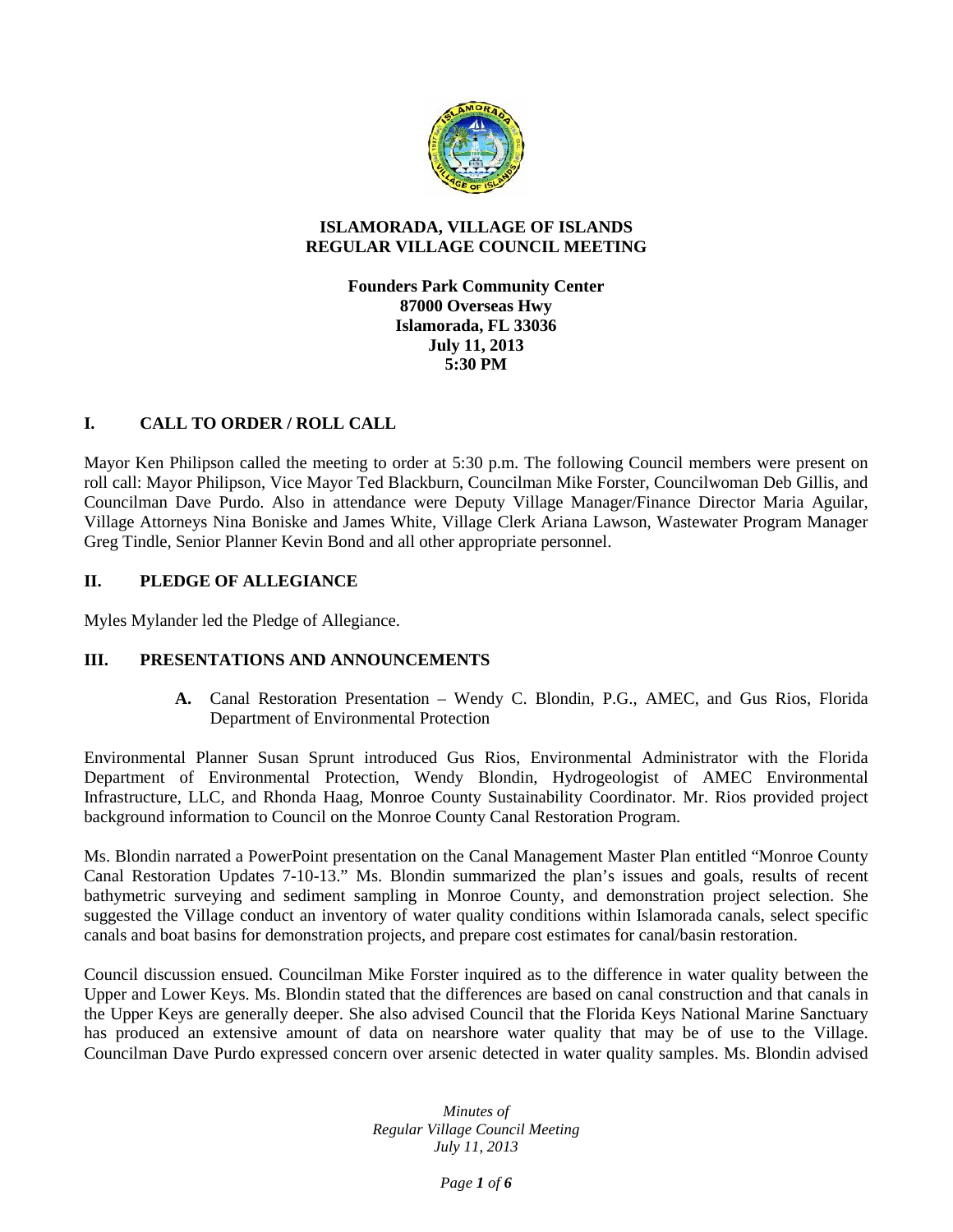Council that arsenic is pervasive everywhere and that the local exposure levels identified are not dangerous. Mr. Rios expressed his surprise at how low the local arsenic and heavy metals levels actually are, and noted that heavy metals can be disposed of at landfills or industrial sites. Councilman Forster advised Council that he had met with Treasure Harbor resident Terry Peters, and that he would share local canal data provided by Mr. Peters with the rest of Council. Council expressed interest in partnering with Monroe County to secure grant funding for canal restoration.

Monroe County Sheriff's Captain Corey Bryan reported to Council that the Monroe County Sheriff's Office had been approached by the Florida Department of Transportation requesting that the MCSO and Village partner with FDOT in support of the "Put It Down Campaign" to reduce the incidence of testing while driving. Captain Bryan stated that the kickoff event will be held August 14, 2013 from 10:00 a.m. to noon at the FDOT Operations Center in Marathon, Florida, with four (4) events to be scheduled for September 2013, including one (1) at Coral Shores High School in the Village. He also stated that the Village's participation would require no monetary commitment, just the provision of the Village and Fire Department logos for inclusion on posters, as well as the Village's assistance in distributing campaign information. Council agreed to partner with FDOT and the County to support the campaign.

Councilwoman Deb Gillis wished a happy birthday to former Mayor and Councilmember Don Achenberg.

## **IV. PUBLIC COMMENT**

Mayor Philipson opened public comment.

Myles Milander, Coral Cove Community President, Islamorada, expressed concern regarding construction plans for residential wastewater connections and associated fees.

Van Cadenhead, Islamorada, sang about the dog park at Founders Park. Martin Moe, Islamorada, expressed concern regarding the number of boaters purportedly anchored each weekend within 300 feet of the shoreline adjacent to White Marlin Beach, Sandy Point Condominiums, and Port Antigua.

Mike McLoad, member of the Port Antigua Board of Directors, spoke regarding litter, bodily waste, noise disturbance and safety concerns posed by boaters anchoring within 300 feet of the shoreline off Lower Matecumbe Key. Mr. McLoad stated that the area is already marked by no-wake buoys, and requested the Village assist in monitoring the area and establish a no-anchor/no-motor zone within 300 feet of the shoreline, and distributed a letter to Council from the Friends of Lower Matecumbe Key dated July 9, 2013, along with accompanying photographs depicting nearshore boating activities along Lower Matecumber Key beaches.

Larry Barr, Islamorada, expressed concern over pavement overlay and related storm water management costs.

James Bellizzi, Islamorada, suggested the Village employ an additional law enforcement officer specifically to monitor the 300-foot zone along bayside beaches within the Village.

David Makepeace, Islamorada, encouraged Council to authorize staff to engage Monroe County's canal management consultant and begin budgeting now for project participation, rather than waiting for budget season to commence.

## **V. AGENDA: Request for Deletion / Emergency Additions**

There were no emergency additions or deletions to the agenda.

*Minutes of Regular Village Council Meeting July 11, 2013*

*Page 2 of 6*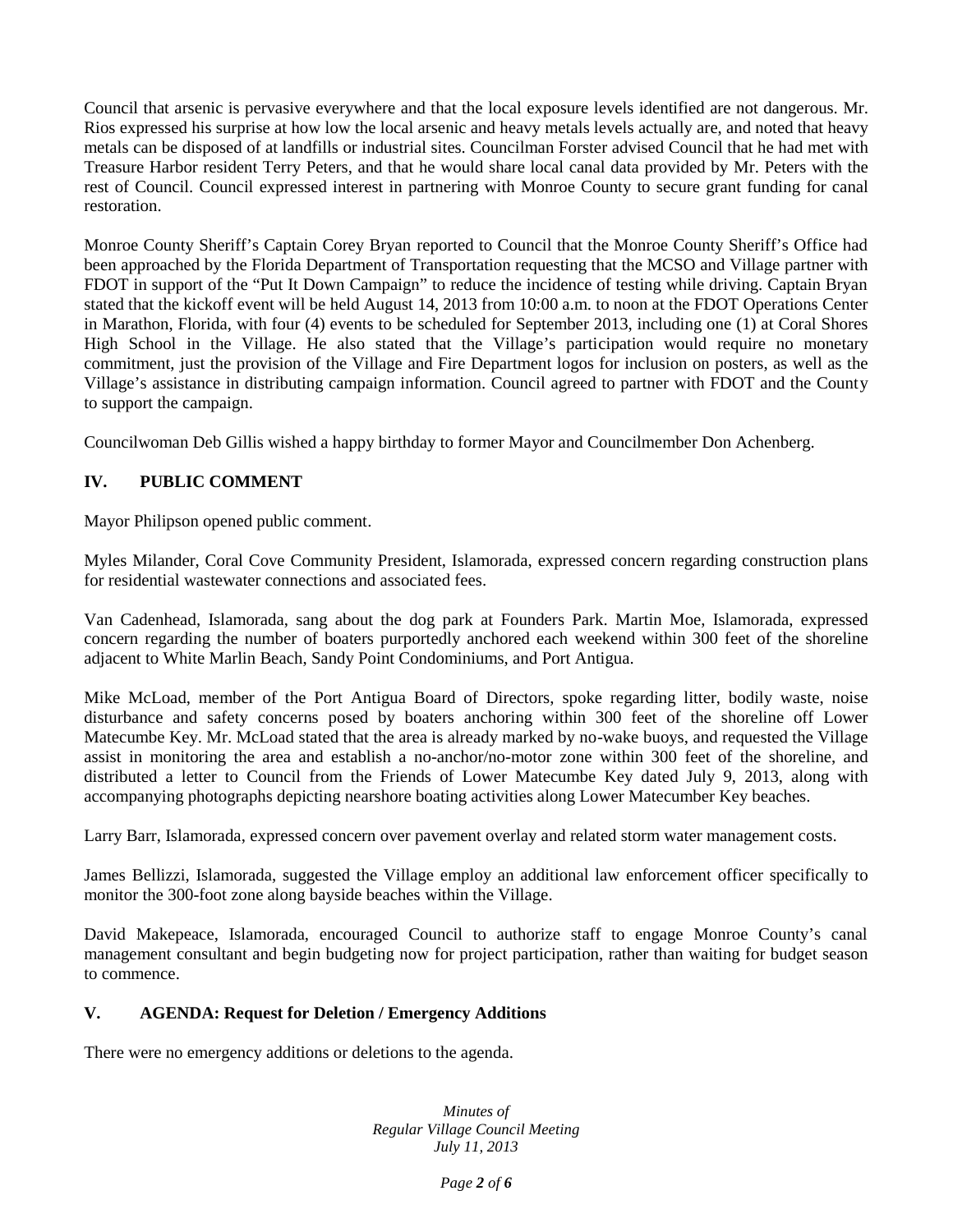## **VI. CITIZENS' ADVISORY COMMITTEE UPDATES**

### **A.** Local Planning Agency Committee Update – Chairperson John Fernandez

Chairperson John Fernandez presented an update on behalf of the Local Planning Agency (LPA). Vice Mayor Ted Blackburn suggested Environmental Planner Susan Sprunt participate in LPA discussions of recommended Land Development Regulation (LDR) changes. Chairperson Fernandez advised Council that proposed LDR changes are presented to the LPA for review with staff recommendations.

Chairperson David Makepeace presented an update on behalf of the Near Shore Water Quality Improvement Citizens' Advisory Committee. Mr. Makepeace expressed satisfaction with progress made in working with Wade Trim to explore low-pressure versus grinder pump options on Upper and Lower Matecumbe Keys. He commended Susan Sprunt on her knowledge and expertise and her canal restoration efforts. Mr. Makepeace stated that the Committee would be switching focus to storm water related issues and related code changes. He encouraged Council to consider stormwater management best practices in evaluating pavement overlay for wastewater, and offered the Committee's assistance in doing so. At the request of Council, Wade Trim, Inc. Vice President Thomas Brzezinski spoke regarding the possibility of overlaying Village streets with impervious pavement. Mr. Brzezinski stated that the only way a pervious pavement overlay would work would be to reconstruct the whole road and remove the existing impervious pavement, but that other options could be evaluated for isolated areas. Council directed the Near Shore Water Quality Improvement Citizens' Advisory Committee to work with Wastewater Program Manager Greg Tindle and Wade Trim to evaluate the pavement overlay with regard to stormwater management options.

Councilman Mike Forster assured the public that while the Village Council does not generally dialogue with speakers during Public Comment, their concerns are noted and frequently discussed as agenda items at future public meetings. Councilman Forster also requested Council discuss the CityView Steering Committee during the Mayor/Council Communications portion of the agenda.

#### **VII. CONSENT AGENDA**

Councilwoman Deb Gillis pulled Tab 2 from the consent agenda for discussion.

**A.** Resolution Approving Florida Department of Environmental Protection **TAB 1** State Financial Assistance Agreement Pursuant to Line Items 1592A and 1686A of The 2012-2013 General Appropriations Act (Mayfield Grant)

Councilman Dave Purdo made a motion to approve the proposed resolution; Councilwoman Deb Gillis seconded the motion. Council voted all in favor. The motion passed 5-0.

> **B.** Resolution Approving Agreement with the Florida Keys Aqueduct Authority for **TAB 2** Installation and Maintenance of Fire Hydrants

Village Attorney James White read the title of the resolution. Councilwoman Gillis summarized the benefits to the Village of entering into the Agreement. Mayor Ken Philipson called for public comment; there was none. Councilwoman Gillis made a motion to approve the proposed resolution; Councilman Dave Purdo seconded the motion. Council voted all in favor. The motion passed 5-0.

> *Minutes of Regular Village Council Meeting July 11, 2013*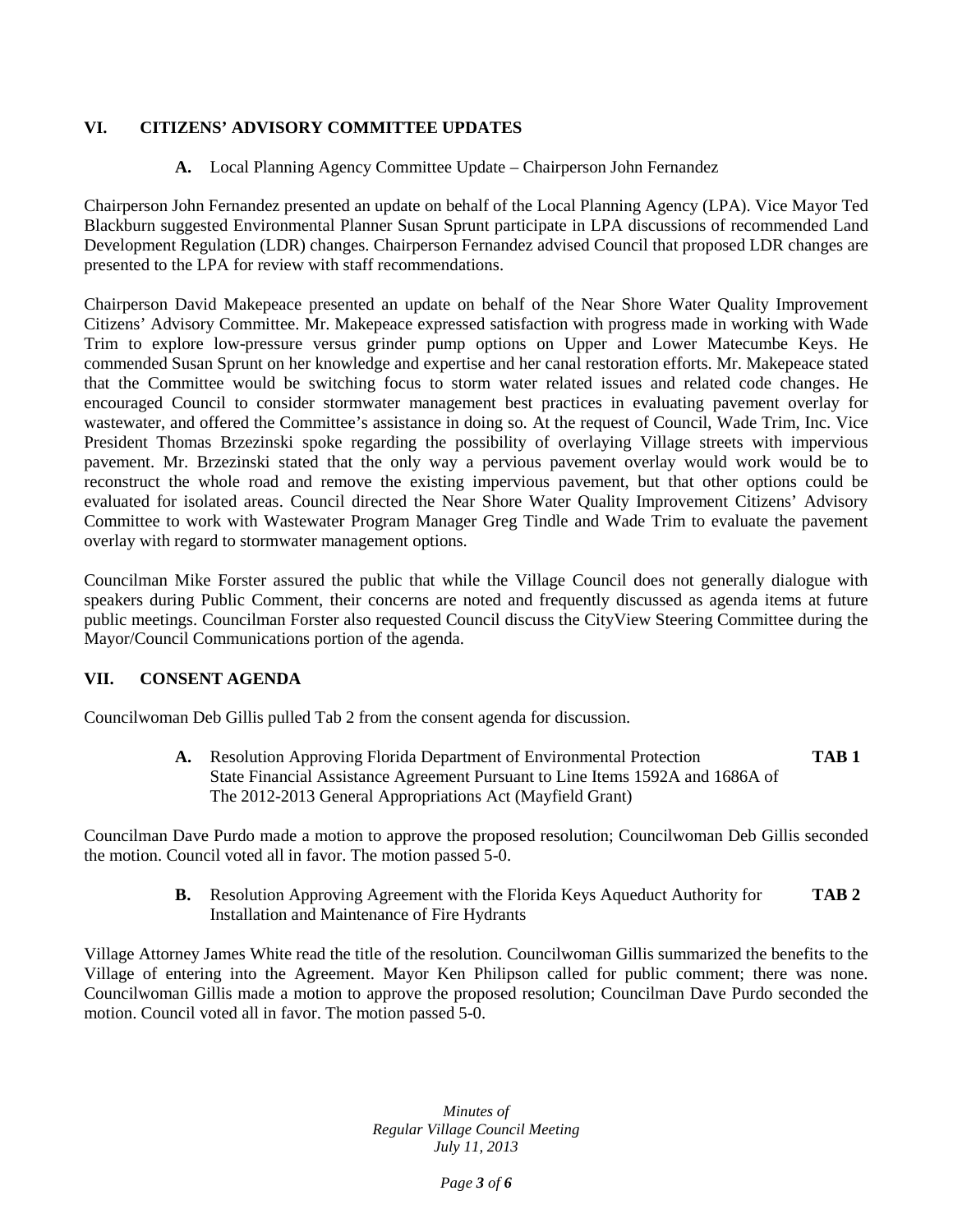#### **VIII. ORDINANCES**

**A.** Second Reading - Land Development Regulations Text Amendment to Outdoor **TAB 3** Seating Areas

Village Attorney James White read the title of the resolution. Senior Planner Kevin Bond presented the staff report. Mayor Ken Philipson called for public comment; there was none. Councilwoman Deb Gillis made a motion to approve the proposed ordinance; Councilman Mike Forster seconded the motion. Council voted and the motion passed 5-0.

> **B.** Second Reading - Land Development Regulations Text Amendment to Outdoor **TAB 4** Lighting

Village Attorney James White read the title of the resolution. Senior Planner Kevin Bond presented the staff report. Mayor Ken Philipson called for public comment; there was none. Councilman Dave Purdo made a motion to approve the proposed ordinance; Councilwoman Deb Gillis seconded the motion. Council voted and the motion passed 5-0.

### **IX. QUASI-JUDICIAL**

There were no quasi-judicial items on the agenda.

### **X. RESOLUTIONS**

**A.** Preliminary Rate Resolution for FY 13-14 Solid Waste Assessment **TAB 5**

Village Attorney James White read the title of the resolution. Finance Director/Deputy Village Manager Maria Aguilar presented the staff report. Mayor Philipson called for public comment. David Giardino, South Plantation Key, requested confirmation that there was no proposed increase to the assessment from last year's; Mayor Philipson provided the requested confirmation. Mr. Giardino expressed support for bidding new solid waste contract. Mayor Philipson closed public comment. Councilwoman Gillis made a motion to approve the proposed resolution; Councilman Forster seconded the motion. Council voted and the motion passed 5-0.

#### **XI. MOTIONS**

No additional motions were made.

#### **XII. WASTEWATER MATTERS**

**A.** Wastewater Project Update

Tom Brzezinski, Wade Trim, Inc. Vice President presented the update to Council. Mr. Brzezinski stated that work scheduled to begin shortly in the vicinity of Coral Shores High School and Plantation Key School is anticipated to be completed before school resumes in Fall 2013. He also stated that construction will commence shortly on the first channel crossing, across Tavernier Creek, and that construction would begin soon on South Plantation Key and Windley Key as well. Mr. Brzezinski announced a public meeting to discuss preconstruction for South Plantation Key, excluding Venetian Shores, on July 16, 2013; at 6:00 p.m. Mr. Brzezinski also provided an update on development of the Wastewater Utility Policy and system performance of wastewater facilities on North Plantation Key.

> *Minutes of Regular Village Council Meeting July 11, 2013*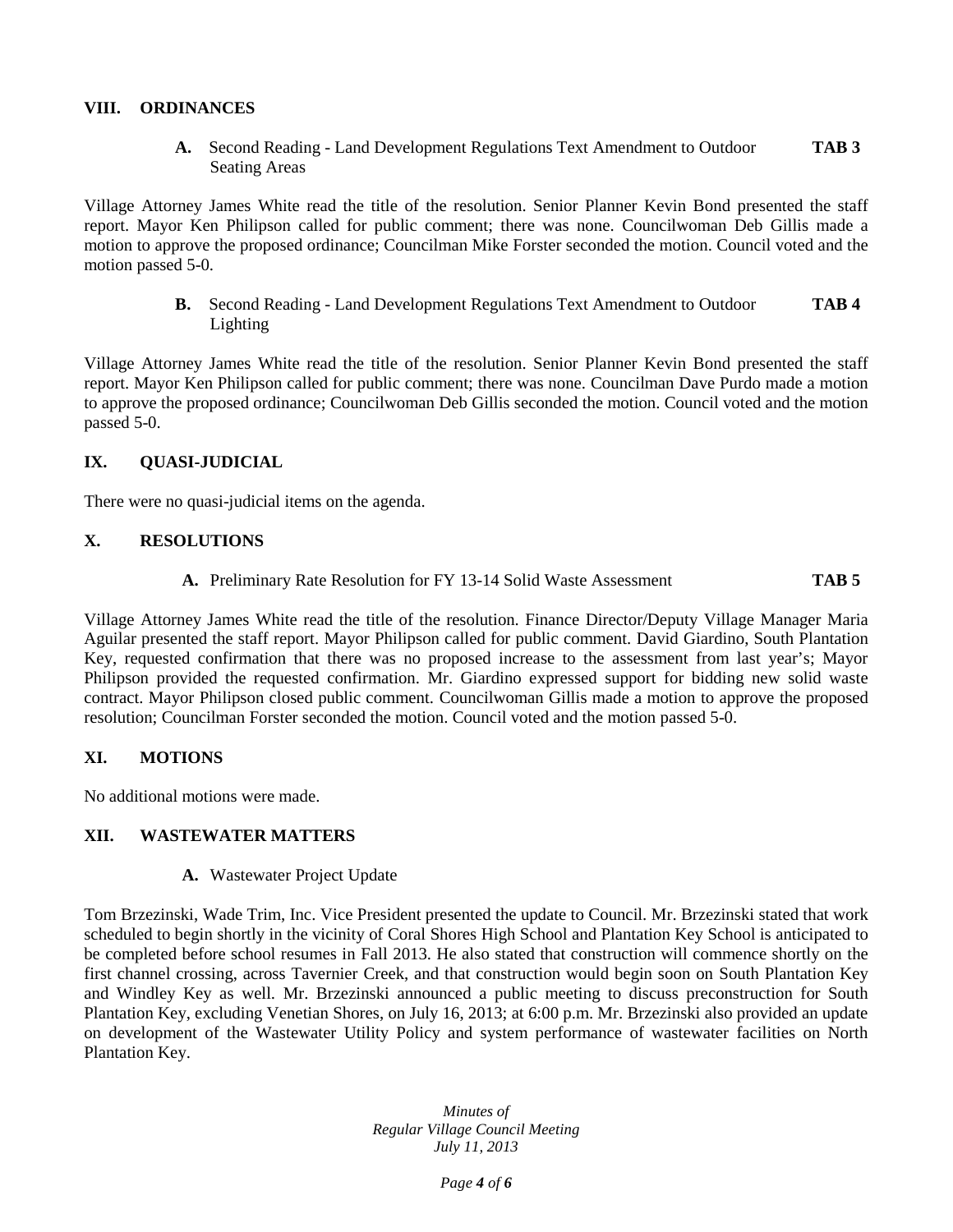**B.** A Resolution Approving Change Order No. 2 to the Design Build and Operate **TAB 6** Agreement between Reynolds Water Islamorada, LLC, and Islamorada, Village of Islands, to Provide Pavement Repair and Overlay of Village Roads and Streets

Village Attorney James White read the title of the resolution. Wastewater Program Manager Greg Tindle presented the staff report. Vice Mayor Ted Blackburn made a motion to approve the proposed resolution; Councilwoman Deb Gillis seconded the motion. The motion passed 4-1, with Councilman Dave Purdo dissenting.

Mayor Ken Philipson inquired whether staff has contacted the Village's financial advisor to determine whether long-term financing terms could be finalized for presentation to Council by the end of the current fiscal year. Finance Director Maria Aguilar confirmed that staff has been in ongoing discussions with the Village's financial advisor and bank representative regarding this issue. In response to Vice Mayor Ted Blackburn's inquiry, Ms. Aguilar stated that Suntrust has indicated a 10-year term preference. Councilman Mike Forster requested confirmation that Wade Trim would be charging no additional management fees in connection with the proposed change order; Mr. Brzezinski confirmed this. Councilwoman Gillis inquired as to the total length of private roadways in the Village, to which Mr. Brzezinski stated that the thirty-two private roadways comprise approximately 6.25 miles.

Mayor Philipson called for public comment. Van Cadenhead, Islamorada, expressed concern over the Village's efforts to remove the Area of Critical State Concern designation from the Florida Keys. Franklin Greenman, Marathon, spoke regarding the progress of wastewater implementation in neighboring Marathon, Florida, and suggested the Village request voluntary easements from property owners regardless of the pending lawsuit in Venetian Shores. Mr. Greenman offered a \$1 donation to the Village to assist in this; Village Clerk Ariana Lawson returned Mr. Greenman's donation to him. Stan Margulies, Islamorada, inquired what the consequences would be for missing the March 2014 deadline specified in the Design-Build-Operate Agreement and, subsequently, the December 2015 deadline for wastewater implementation. Doug Rabe, Islamorada, spoke regarding the equitable treatment of public and private roadways with regard to pavement overlay. David Giardino, South Plantation Key, questioned the cost of the proposed change order, to which Vice Mayor Blackburn referred to the cost analysis provided by Wade Trim at the last Regular Village Council Meeting. Myles Milander, Islamorada, inquired who would be overseeing the pavement overlay; Council confirmed that Wade Trim would be providing pavement overlay oversight, at no additional cost. Mayor Philipson closed public comment.

Councilmen Dave Purdo spoke in favor of including private roadways in the pavement overlay.

Vice Mayor Ted Blackburn offered a motion to approve the resolution; Councilwoman Deb Gillis seconded the motion. Council voted and the motion passed 4-1, with Councilman Forster expressed his reluctant approval of the resolution and Councilman Purdo dissenting.

## **XIII. MAYOR / COUNCIL COMMUNICATIONS**

Mayor Ken Philipson inquired with MCSO Captain Corey Bryan regarding law enforcement along the White Marlin and Port Antigua beaches. Captain Bryan advised Council that the Village currently employs two (2) officers as marine patrol units, and suggested the Village Attorney advise Council as to the Village's enforcement authority on this subject. Councilman Forster requested additional MCSO staffing for marine patrol be addressed in upcoming budget meetings and the possibility of working with the Fish and Wildlife Conservation Commission (FWC) to obtain outside resources and save the Village the cost of hiring additional personnel. Captain Bryan

> *Minutes of Regular Village Council Meeting July 11, 2013*

> > *Page 5 of 6*